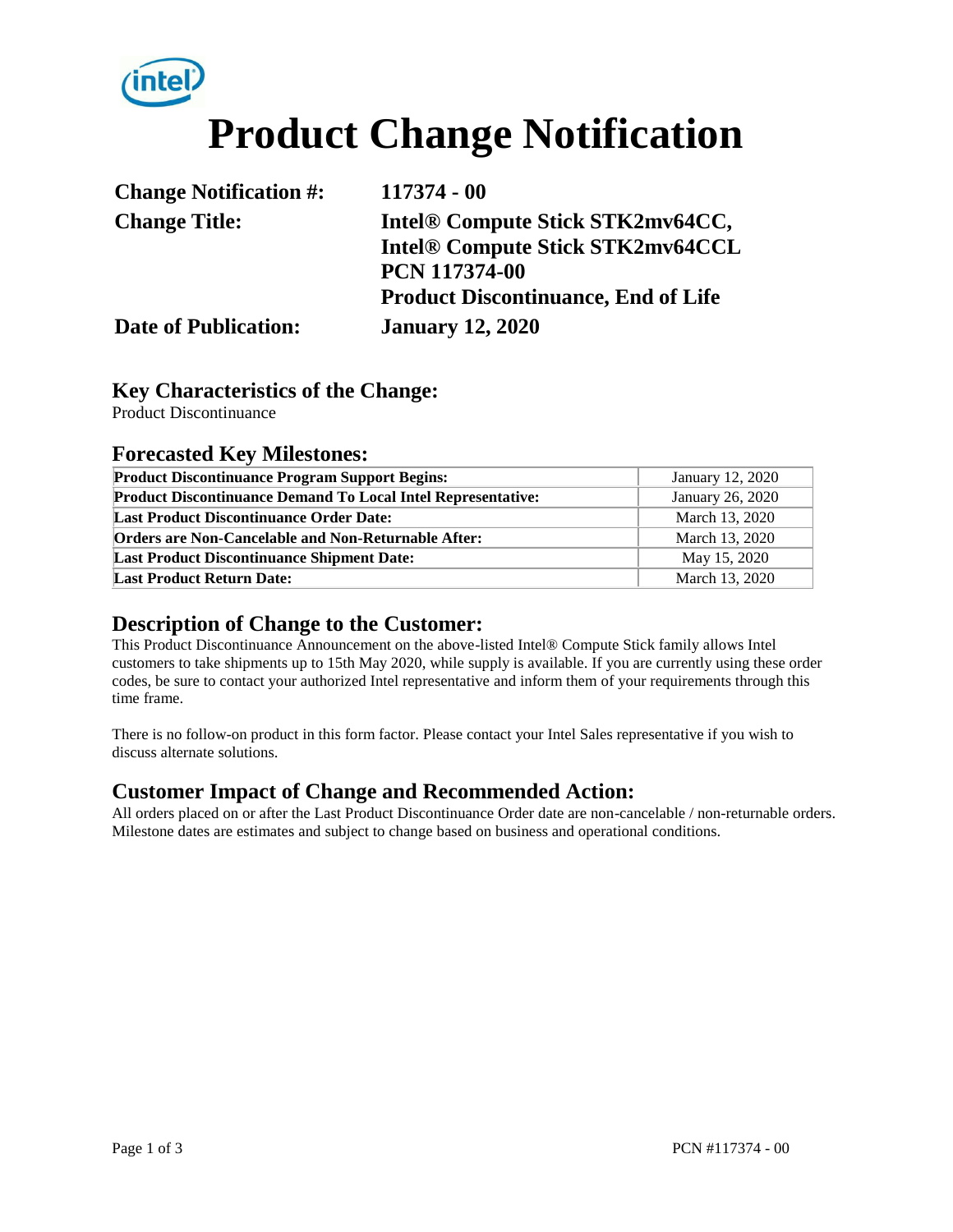## **Products Affected / Intel Ordering Codes:**

| <b>Product Name</b> | <b>Product Code</b> | Affected MM# | <b>Pack Size</b> | Recommended<br>Replacement<br><b>Product Code</b> |
|---------------------|---------------------|--------------|------------------|---------------------------------------------------|
| STK2mv64CC          | BLKSTK2MV64CC       | 944715       |                  | NA                                                |
| STK2mv64CCL         | BLKSTK2MV64CCL      | 947056       |                  | NA                                                |

## **PCN Revision History:**

| <b>Date of Revision:</b> | <b>Revision Number:</b> | <b>Reason:</b>           |
|--------------------------|-------------------------|--------------------------|
| January 7, 2020          | OC                      | Originally Published PCN |